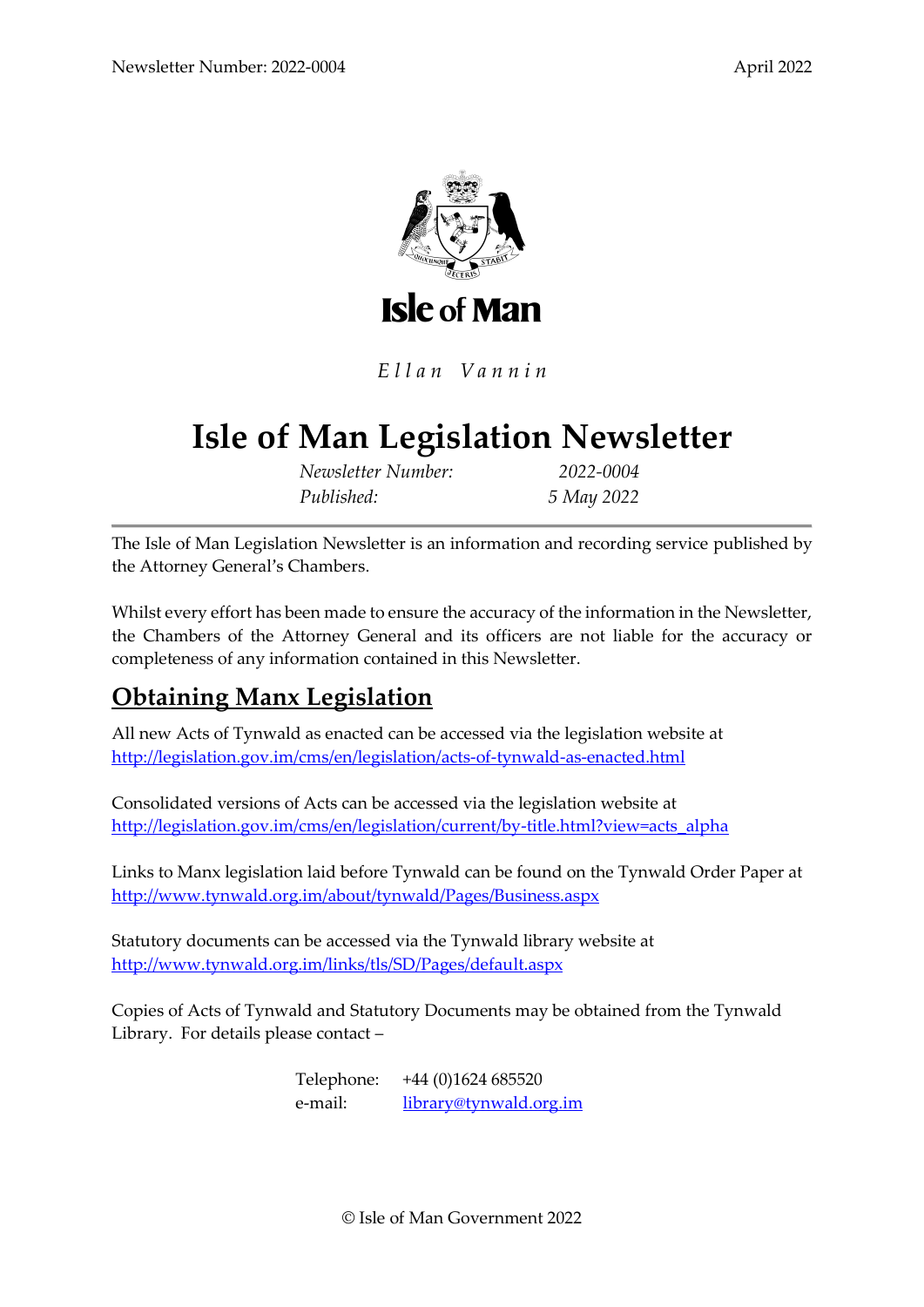## **Acts of Tynwald**

#### **Royal Assent announced to Tynwald – April 2022**

No Acts had Royal Assent announced at the April 2022 sittings of Tynwald.

#### **Acts repealed – April 2022**

The following Act expired in April 2022.

| AT 9 of 2020 | Licensing (Amendment) Act 2020                                  |
|--------------|-----------------------------------------------------------------|
| Repealed by: | Licensing (Amendment) Act 2020 (expired by virtue of section 6) |
| Effective:   | 1 April 2022                                                    |

### **Statutory Documents**

No Appointed Day Orders were laid at the April 2022 sittings of Tynwald.

#### **Statutory Documents included on the Tynwald Order Papers – April 2022**

Statutory Documents listed by enabling legislation.

The following statutory documents were included on the Order Papers for the April 2022 sittings of Tynwald.

| Tynwald    | <b>Enabling Legislation</b> | <b>SD</b> | <b>SD</b> Title                |
|------------|-----------------------------|-----------|--------------------------------|
| Sitting    |                             | Number    |                                |
| April 2022 | Airports and Civil          | 2022/0070 | Civil Aviation (Restriction of |
|            | <b>Aviation Act 1987</b>    |           | Flying) (Isle of Man TT Races) |
|            |                             |           | Regulations 2022               |
| April 2022 | Airports and Civil          | 2022/0071 | Civil Aviation (Restriction of |
|            | <b>Aviation Act 1987</b>    |           | Flying) (Manx Grand Prix)      |
|            |                             |           | Regulations 2022               |
| April 2022 | Airports and Civil          | 2022/0072 | Civil Aviation (Restriction of |
|            | <b>Aviation Act 1987</b>    |           | Flying) (Tynwald Day)          |
|            |                             |           | Regulations 2022               |
| April 2022 | Airports and Civil          | 2022/0073 | Civil Aviation (Aircraft       |
|            | <b>Aviation Act 1987</b>    |           | Registration and Marking)      |
|            |                             |           | Order 2022                     |
| April 2022 | Airports and Civil          | 2022/0074 | Civil Aviation (Aerodromes)    |
|            | <b>Aviation Act 1987</b>    |           | Order 2022                     |
| April 2022 | Airports and Civil          | 2022/0075 | Civil Aviation (Miscellaneous  |
|            | <b>Aviation Act 1987</b>    |           | Amendments) Order 2022         |
| April 2022 | Airports and Civil          | 2022/0097 | Civil Aviation (Restriction of |
|            | <b>Aviation Act 1987</b>    |           | Flying) (Russian Aircraft)     |
|            |                             |           | Regulations 2022               |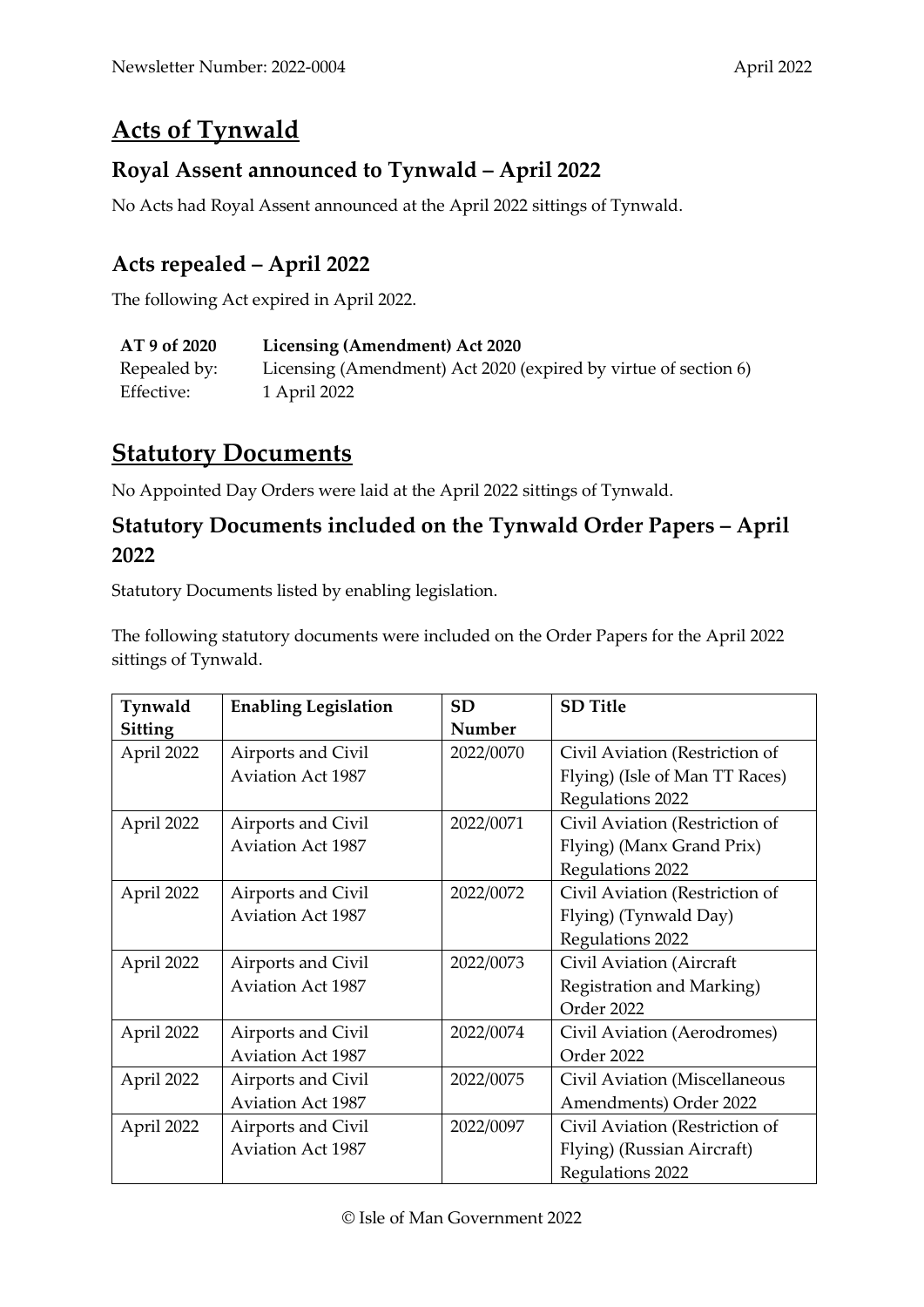| April 2022 | Airports and Civil              | 2022/0134 | Civil Aviation (Restriction of                                  |
|------------|---------------------------------|-----------|-----------------------------------------------------------------|
|            | <b>Aviation Act 1987</b>        |           | Flying) (TT - Red Arrows                                        |
|            |                                 |           | Display) 2022                                                   |
| April 2022 | Customs and Excise Act          | 2022/0030 | <b>Customs and Excise Acts</b>                                  |
|            | 1993                            |           | (Application) Amendment                                         |
|            |                                 |           | Order 2022                                                      |
| April 2022 | Customs and Excise Act          | 2022/0093 | Plastic Packaging Tax                                           |
|            | 1993                            |           | (Application) (Amendment)                                       |
|            |                                 |           | Order 2022                                                      |
| April 2022 | <b>Customs and Excise Act</b>   | 2022/0094 | Taxation (Cross-Border Trade)                                   |
|            | 1993                            |           | Act 2018 (Application)                                          |
|            |                                 |           | (Amendment) Order 2022                                          |
| April 2022 | <b>Customs and Excise Act</b>   | 2022/0096 | Customs (Miscellaneous                                          |
|            | 1993                            |           | Provisions) (Amendment) (EU                                     |
|            |                                 |           | Exit) Regulations 2021                                          |
|            |                                 |           |                                                                 |
|            | <b>Customs and Excise</b>       | 2022/0021 | (Application) Order 2022<br><b>Customs (Safety and Security</b> |
| April 2022 |                                 |           |                                                                 |
|            | Management Act 1986             |           | Procedures) Regulations 2022                                    |
| April 2022 | European Union and              | 2022/0033 | Afghanistan Sanctions                                           |
|            | Trade Act 2019                  |           | (Application) Regulations 2022                                  |
| April 2022 | Finance Act 2003 (of            | 2022/0046 | Free Zones (Customs and                                         |
|            | Parliament)                     |           | Excise) Regulations 2022                                        |
| April 2022 | Finance Act 2003 (of            | 2022/0047 | Customs (Contravention of a                                     |
|            | Parliament)                     |           | Relevant Rule) (Amendment)                                      |
|            |                                 |           | Regulations 2022                                                |
| April 2022 | Finance Act 2021 (of            | 2022/0038 | Plastic Packaging Tax                                           |
|            | Parliament)                     |           | (Descriptions of Products)                                      |
|            |                                 |           | Regulations 2022                                                |
| April 2022 | <b>Financial Provisions and</b> | 2022/0099 | Douglas Promenade Support                                       |
|            | Currency Act 2011               |           | (No.2) (Amendment) Scheme                                       |
|            |                                 |           | 2022                                                            |
| April 2022 | Financial Provisions and        | 2022/0100 | <b>Enterprise Development</b>                                   |
|            | Currency Act 2011               |           | (Amendment) Scheme 2022                                         |
| April 2022 | Financial Provisions and        | 2022/0143 | Easter Holiday Food Voucher                                     |
|            | Currency Act 2011               |           | Scheme 2022                                                     |
| April 2022 | Hydrocarbon Oil Duties          | 2022/0095 | Hydrocarbon Oil Duties Act                                      |
|            | Act 1986                        |           | 1986 (Amendment) Order 2022                                     |
| April 2022 | Payment of Members'             | 2022/0041 | Payment of Members' Expenses                                    |
|            | Expenses Act 1989               |           | (Specified Bodies) (Amendment)                                  |
|            |                                 |           | Order 2022                                                      |
| April 2022 | Road Traffic Act 1985           | 2022/0011 | Driving Licence and Tests                                       |
|            |                                 |           | (Amendment) Regulations 2022                                    |
| April 2022 | Social Security Act 2000        | 2022/0043 | Social Security Contributions                                   |
|            |                                 |           | and Benefits Act 1992                                           |
|            |                                 |           | (Application)(Amendment)                                        |
|            |                                 |           | Order 2022                                                      |